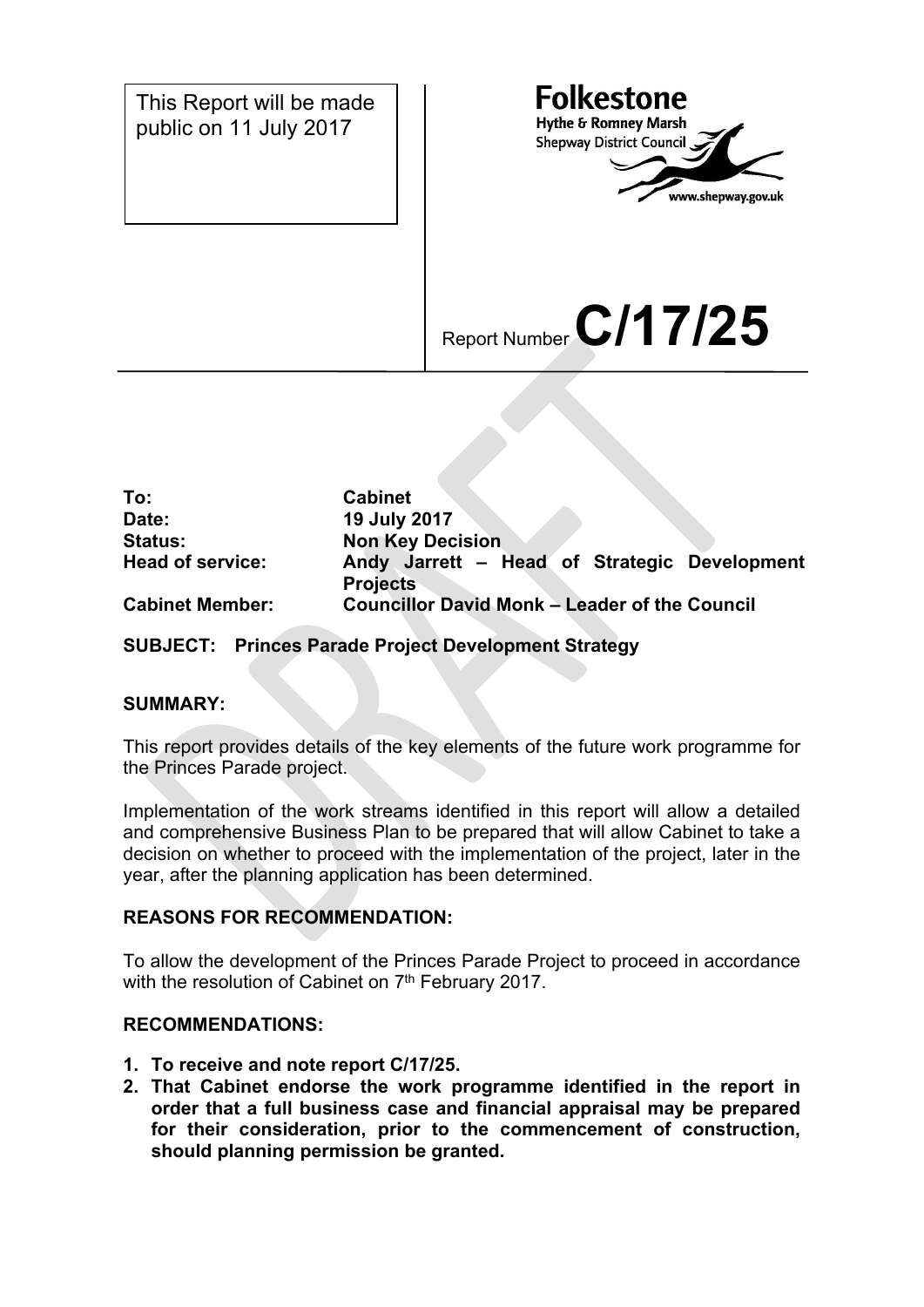## **1. Background**

- 1.1 Development of the current project has been underway since 2012, as set out in the timeline recently published on the Council's website. It is anticipated that the planning application for the scheme will be considered by the Planning and Licencing Committee in the autumn of 2017.
- 1.2 At its meeting on 7<sup>th</sup> February 2017 (report C16/102) Cabinet resolved that should planning permission be granted, then the full business case and financial appraisal should be considered by Cabinet prior to any building work proceeding.
- 1.2 The period during which the planning application is being considered by the local planning authority provides an opportunity to further develop the associated delivery detail, including the business case and financial appraisal, in order that the project may proceed in a timely manner should planning permission be granted

## **2. Proposed Further Work to Prepare the Business Plan and Financial Appraisal**

2.1 A recommended schedule of further work is set out below that will allow the requested business case and financial appraisal to be prepared.

# **A - Preparation of the Business Case for the Affordable Recreation Centre**

- 2.2 The decision to proceed with the development of the Affordable Recreation Centre, on the Princes Parade site, was informed by advice from Strategic Leisure that was reported to Cabinet in 2012 and 2014 (C/12/51 and C/14/01) and further updated in 2016. This advice, based on the recognised assessment criteria from Sport England, sought to establish the demand for such a facility taking into account local provision and the local demographic profile.
- 2.3 Given that a design and specification for the ARC has now been agreed by Cabinet it is recommended that now is an appropriate time to prepare a full and detailed business case. The objective would be to provide a comprehensive document that provides the Council with an updated assessment of the affordability and deliverability of the new facility and thus the information required to make a firm decision to proceed. The business case would also provide an indication of the expected level of revenue turnaround that should be incorporated into the Council's Medium Term Financial Strategy bearing in mind the current and projected revenue demands of the existing Hythe pool and facilties. The key elements of the business case are listed below :-
- An updated health and fitness market assessment
- A review of the financial performance of the existing pool and facilities at South Road, Hythe.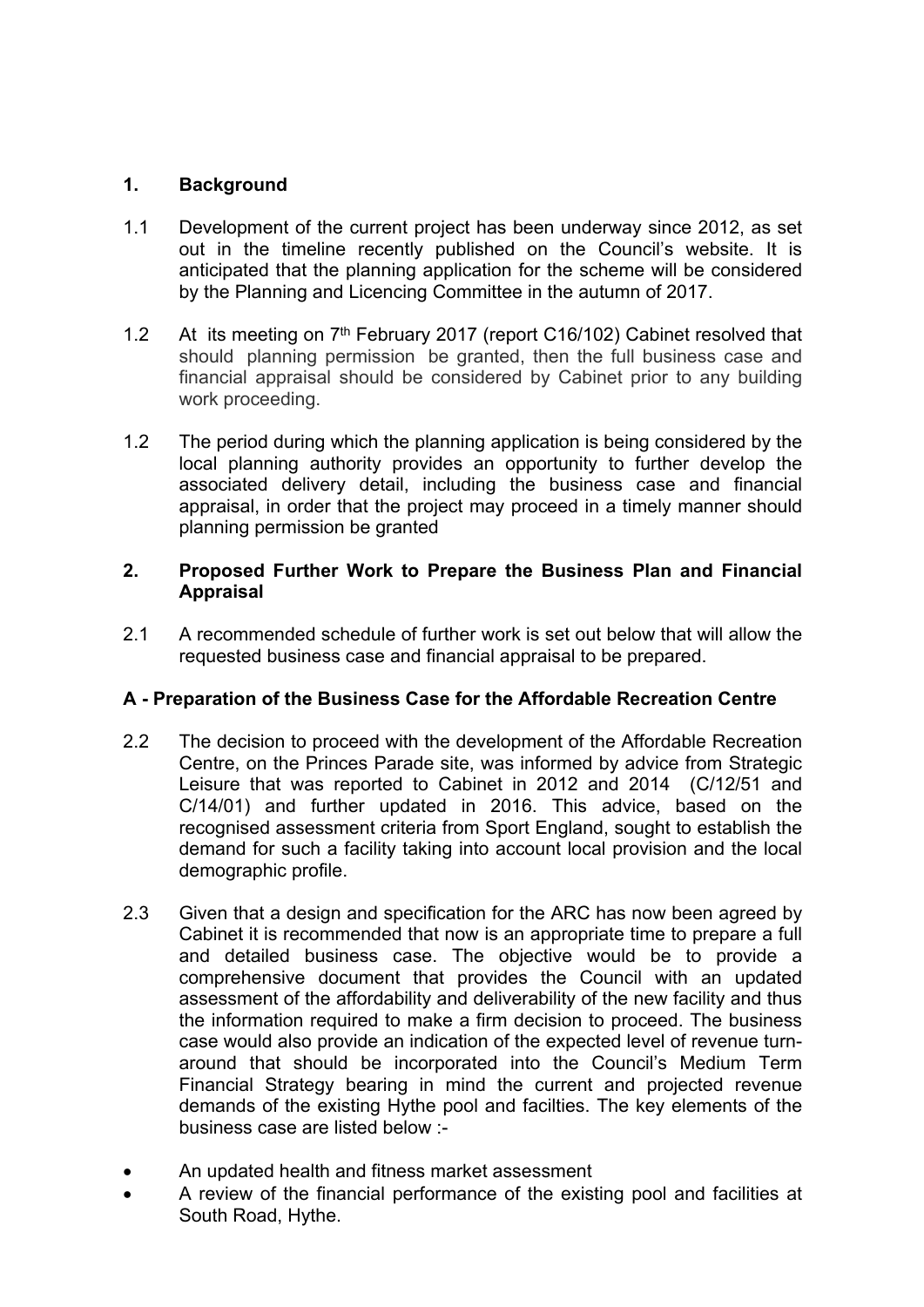- Income, expenditure and throughput projections for new leisure centre of the specification agreed.
- Considerations of the financial implications of alternative management models for the new centre (e.g. outsourcing to a leisure trust, etc)
- Affordability analysis including a projected cashflow assessment.
- Soft market testing with potential leisure operators
- Advice on the ongoing project management requirements required to deliver the project and the associated costs.
- 2.4 It is estimated that this work will take approximately 12 weeks to complete.

## **B - Phasing and Residential/Commercial Land Disposal Advice**

- 2.5 The construction of the Affordable Recreation Centre will, in part, be funded by the disposal of the land identified within the masterplan for residential and commercial use. The value and timing of that funding will be dependent upon the implementation and disposal strategy. The advice of a commercial property advisor will therefore need to be sought. The advice will be a key input into the capital funding strategy described below.
- 2.6 At an appropriate point in the development of the project it will also be necessary to commission work related to the marketing and disposal of the residential and commercial land. This is normally based on a percentage of the sales value secured.

## **C - Capital Funding Strategy for the Project**

- 2.7 In addition to the business case it is recommended that a capital funding strategy be prepared that considers how the capital costs of delivering the totality of the scheme will be assembled. The strategy will be informed by a full scheme cost plan and the residential and commercial disposal advice referred to in this report.
- 2.8 The key output of the capital funding strategy will be a financial route map, to include the decommissioning of Hythe Swimming Pool that will set out a cash flow projection for the whole scheme and identify the internal and external borrowing requirements. It is proposed that the capital funding strategy be prepared in-house by members of the Finance team, supported by the Strategic Development Projects Team, but be subject to an independent external review.

### **D - Procurement of and Contracting with an Operator for the ARC**

- 2.9 The current Hythe Swimming Pool facility is run by Shepway District Council with management support provided by Medway Leisure. Options for the operation of the new facility include the current arrangement, use of either an existing or newly formed leisure trust, or a private operator.
- 2.10 Consideration of these options and the development of the appropriate documentation to secure an ARC operator and implement the procurement process will require specialist advice from an experienced leisure consultancy. It is recommended that the procurement options available to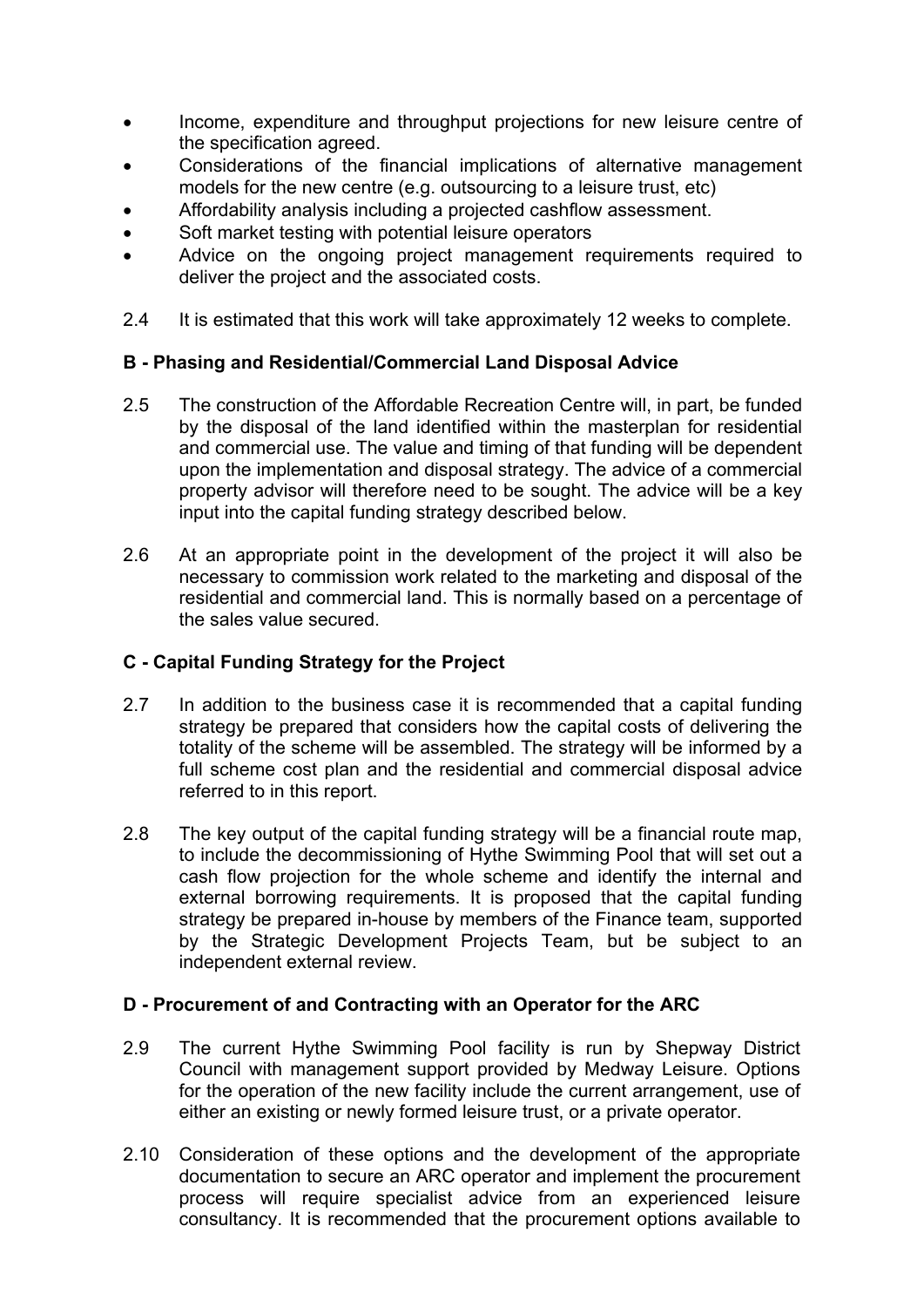the Council be set out in the Business Plan, although the process to secure an operator will clearly not commence until Cabinet have considered the business case and financial appraisal and taken a decision to proceed with the implementation of the scheme.

2.11 Once an operator for the ARC has been selected it will be necessary to draw up a detailed contract between them and the District Council that covers a range of issues including the service specification, maintenance requirements and the detail of the financial arrangements. In addition to advice related to the nature of the operator and the procurement process specialist legal support for the operator procurement will also be required.

## **E - Princes Parade Business Plan**

- 2.12 In order for Cabinet to be able to take a final decision as to whether to proceed with the implementation of the Princes Parade project, and release the resources required, it will be necessary for it to consider an overall business plan that ties together all the key elements of the project and incorporates the requested business case and financial appraisal. Completion of the work streams identified in section 2 of this report, along with existing information such as the RIBA Stage 3 design and detailed site information, will allow such a document to be prepared. It recommended that the report consists of the following :-
	- Chapter 1 ARC Business case
	- Chapter 2 Design Proposals
	- Chapter 3 Capital Cost Plan
	- Chapter 4 Capital Funding Strategy
	- Chapter 5 Project Execution Plan
	- Chapter 6 Project Delivery Team
	- Appendix 1 Updated Risk Register
- 2.13 It is proposed that responsibility for the production of this documents is undertaken in-house by SDC officers with progress reported on a regular basis to the Princes Working Group and Princes Parade Advisory Panel.

## **3. Long Term Development of Public Open Space at Princes Parade**

- 3.1 The proposed scheme includes a substantial area of public open space. It is likely that any planning approval for the Princes Parade scheme will require this to be delivered to a certain standard and at a certain point within the development of the scheme. An allocation of capital funding will need to be included within the overall cost plan for the scheme and the capital funding strategy, and this cost included in any viability calculations.
- 3.2 However, beyond any requirements linked to a future planning approval, this open space has the potential to be developed as a high quality destination play area, in accordance with the emerging Shepway Play Area Review. This provides an opportunity to develop, through engagement with the local community, a very high quality public park (of a standard similar to, but distinct from, the Folkestone Coastal Park) capable of meeting a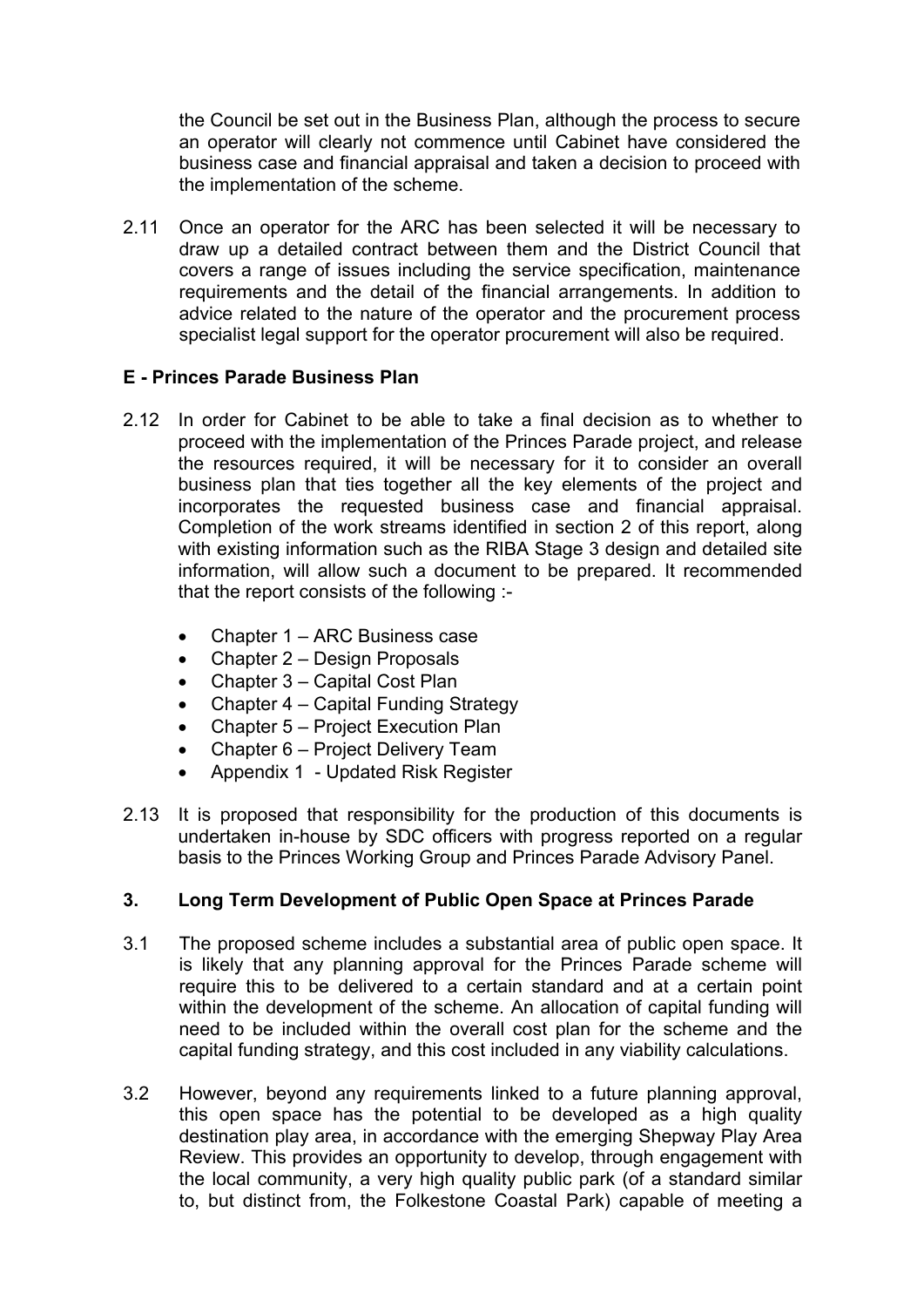range of local need. In order to not compromise the delivery of the ARC it will be necessary to secure additional external funding through, for example, S106 contributions secured from other local schemes or through bids for external funding.

- 3.3 In order to advise Cabinet on the best delivery and long term management option to pursue it is recommended that a report covering the subject areas listed below is commissioned.
	- A. Specification of open space and design including :-
	- Concessions
	- Toilets
	- Destination play space
	- **•** Facilities etc.
	- B. Involvement of community in the design at an early stage
	- C. Delivery options and phasing
	- D. Long term management options
	- E. Implications for capital funding strategy

## **4. Proposed Timescales and Milestones**

- 4.1. The timescale for each of the work stream outlined in this report are shown below :-
	- Report to Cabinet to consider Business Plan (post planning decision) Autumn / Winter 2017
	- Procurement of an ARC operator Spring 2018
	- Contracting with the ARC operator Summer 2018
	- Construction commences Autumn 2018
	- ARC opens 2020

## **5. Conclusion**

5.1 The development of the Princes Parade Project, beyond the submission of the planning application, will require further advice to be sought in order that the requested business case and financial appraisal can be prepared. It is recommended that Cabinet support the approach outlined above with a view to that document being presented to them for consideration later in the year following the determination of the planning application.

# **6. RISK MANAGEMENT ISSUES**

6.1 A summary of the perceived risks is as follows :-